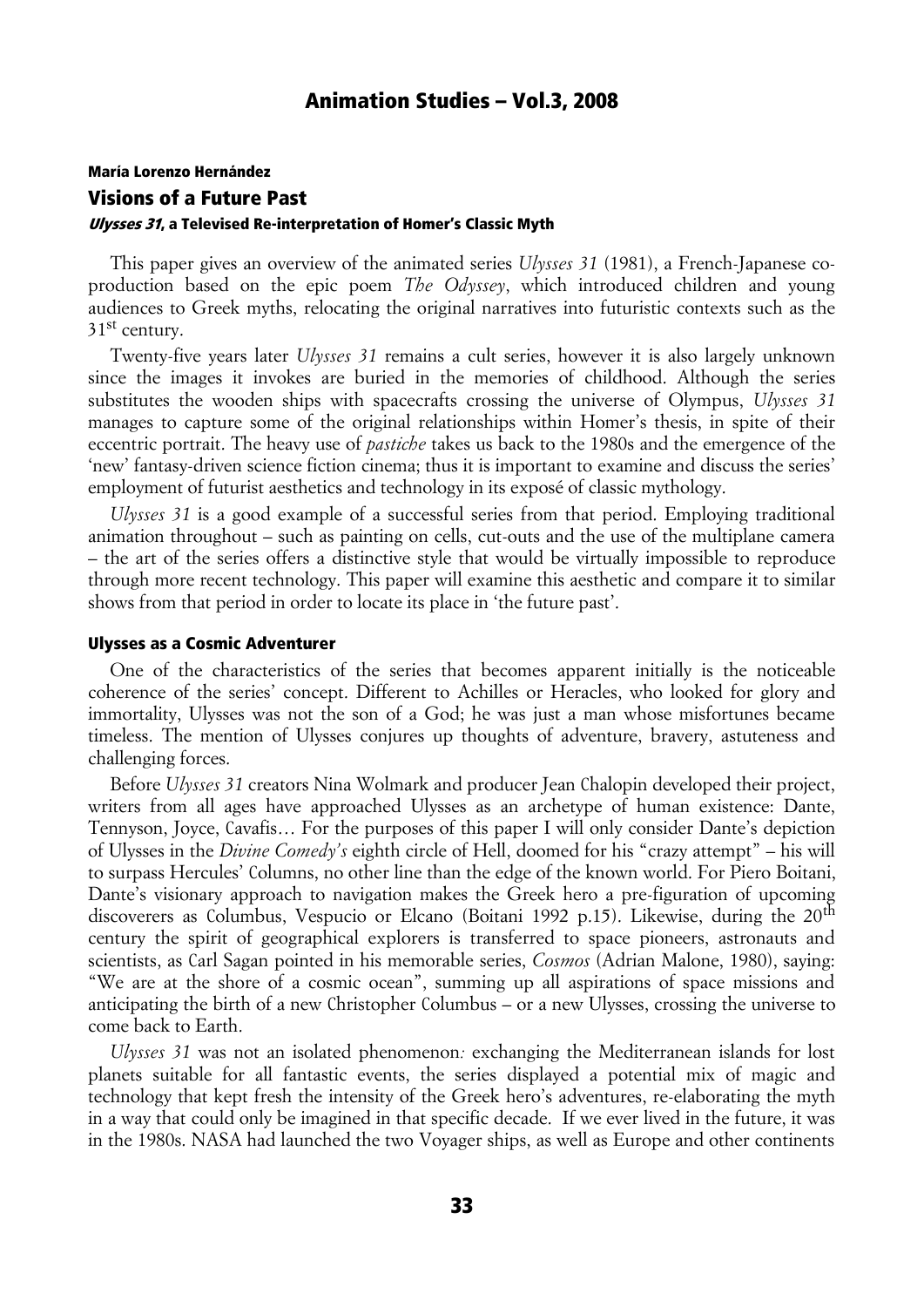which progressively joined the renewed space expeditions. Equally *Star Wars* (George Lucas, 1977) and *Star Trek* (Gene Roddenberry, 1966-69) were projecting a vast influence in the notion of the future in entertainment, pervading the plots of many cinema and television movies – like *V: The Series* (Kenneth Johnson, 1984), a metaphor of WWII staged as an Alien invasion on Earth. Other animated series such as *Once Upon a Time… Space* (*Il était une fois… l'espace,* Albert Barillé, 1982) demonstrated how all great themes, such as the fight between Good and Evil, are transposable into scenery as far as the stars.

#### The Episodes of a Mythological Summa

This section will examine the existing concordances among the Homeric text and the series' plot, as well as those episodes which significantly diverge from *The Odyssey.* Paying attention to its structure, the series gives some linearity to Ulysses' journeys like previous cinematographic versions such as *Ulysse* (Mario Camerini, 1955). The curse of Gods starts in the opening episode and is not resolved until the last program, returning the dormant crew to life and restoring the route to Earth to the spacecraft memory. However, the rest of episodes can be followed at random, since they are self-conclusive and always reproduce the same basic outline: Shirka, the computer on board, locates a potential danger or problem, whose resolution opens the door for finding the route back home; the Gods or any other evil influence interfere in preventing the hero succeeding, but he finally settles the most immediate need, saving his life or any other's.

All Homeric poems are reproduced using this outline as a figure in a mould. The futuristic scenery provides the pretext to re-invent the original premises in *The Odyssey,* but always staying with the spirit of each poem. If the struggle between Ulysses and the Cyclops symbolized the clash of civilization against a barbarian past – as Polyphemus breaks all the rules of hospitality – we can also read the fight of *logos* wanting to defeat the *myth –* the blind belief on old cruel Gods. *Ulysses 31* recreates this specific conflict, when the hero defeats the Cyclops – now a Giant robot adored by blind servers who want to satisfy him by sacrificing young Telemachus – attracting the curse of ancient Gods against himself and his companions.

The secondary chapters from *The Odyssey* are liberally told, readdressing their subtext to meet contemporary worries. We can read an anti-drug manifesto in "The Lotus-Eaters", bringing up to date the original premise to appeal to different age groups. On other occasions it becomes necessary to transform the literal foundations to make sense in the new spatial context: being in the poem aquatic monsters that cause shipwreck, "Scylla and Charybdis" become now gravitating forces that trap wandering spaceships into their magnetic field.

Likewise the episode "The Sirens" introduces space pirates searching for a hidden treasure, although the seminal image of the poem remains intact – Ulysses tied up to the mast while listening to the sirens' song. Probably the secret to *Ulysses 31* everlasting charm is the transmission of Homer's tragic essence through a genuine sense of entertainment.

Due to an overarching educational purpose, the series exceeds the limits of *The Odyssey* to become a summa of Greek mythology. Ulysses meets characters like Sisyphus, Herathos or Theseus, who plead for Ulysses' help to defeat a common opponent, or set him a trap under the influence of the Gods. Other times the interaction is not necessary since Ulysses, as a universal hero, replaces the classic figure – for instance, solving as Aedipus the Sphinx' riddle. Exceptionally, some of these characters are subtlety connected to *The Odyssey* universe, as Sisyphus – considered as Ulysses' ancestor (Graves 1955 p.73) – or Atlas – father of Calypso – although these relationships are not mentioned and each of the episodes is strictly focused on their inherent symbolism. Moreover, the apocryphal encounter with the Olympic Gods evoke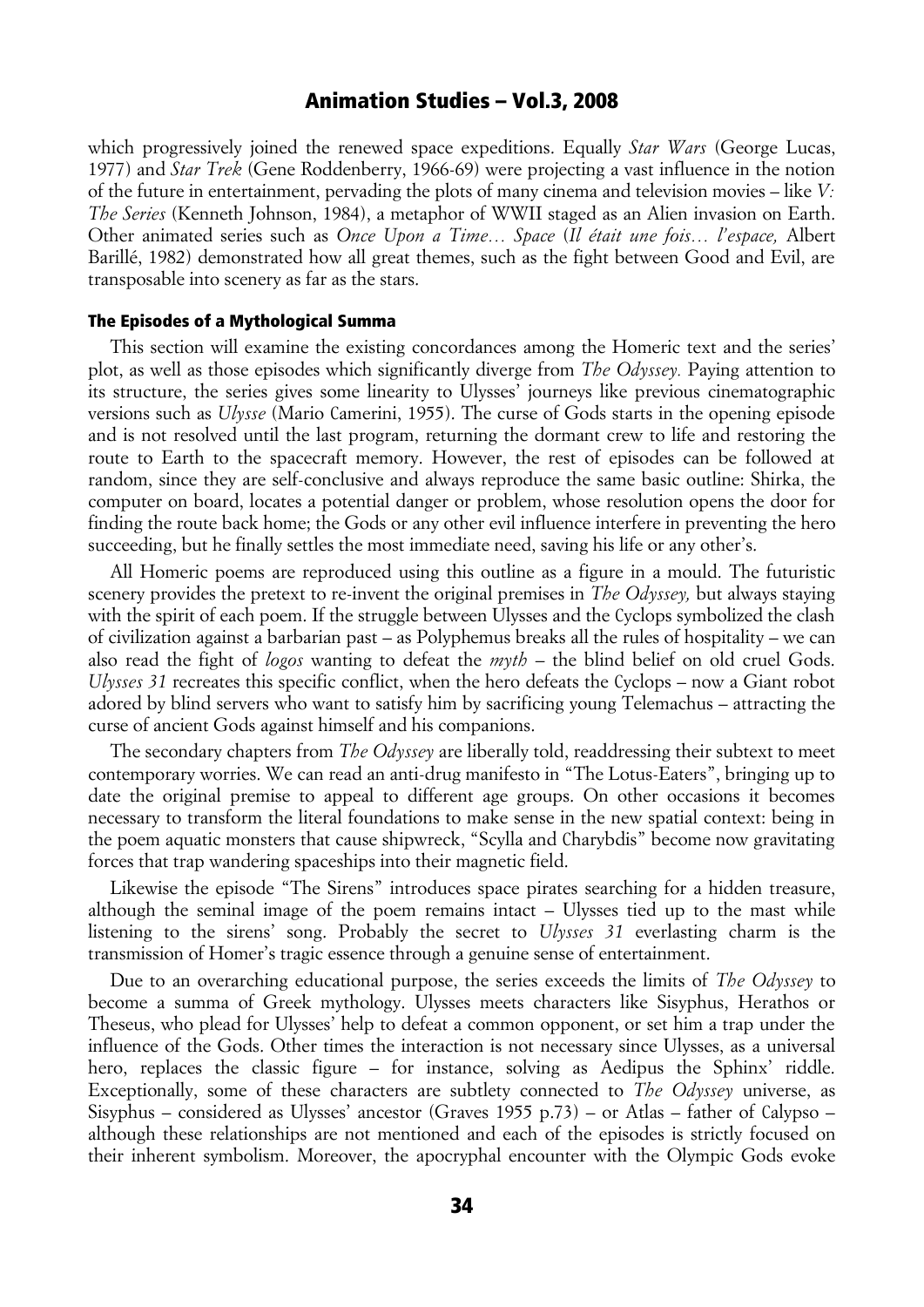meaningful values that deities personified in Greek mythology, staging abstract concepts such as the infinitude of time – "Chronos" – the fragility of cosmic equilibrium – "Atlas" – or the triumph of human will over destiny – "The Chair of Oblivion".

Eventually, other episodes stop using the Greek culture as a referent since they follow a more recent mythology, paying tribute to the prolific science-fiction and even horror cinema of the 1950s, 1960s and 1970s. Traces from *Night of the Living Dead* (George A. Romero, 1968) can be recognized in "The insurrection of the companions"*,* where the lifeless crew is suddenly reanimated to attack Ulysses. Similarly, "The Gap in the Doubles" recalls the film *Invasion of the Body Snatchers* (Philip Kaufman, 1978)*,* or "The Black Magician" evokes *Logan's Run* (Michael Anderson, 1976). Being a key title in the renovation of a whole genre, the influence of Ridley Scott's *Alien* (1979) is noticeable in several storylines. But *Ulysses 31* does not only condense the previous legacy of futuristic cinema; developed in the early 1980s, the series acts as a hinge between two decades, anticipating later issues. Thus "The City of Cortex" introduces a potential conflict between humans and an Artificial Intelligence, enacting the worries aroused by robotics and computing before this premise appeared in emblematic films such as *Tron* (Steven Lidsberger, 1982) or *Electric Dreams* (Steve Barron, 1984).

#### The Archetype of Hero

Following Plato in *The Republic*, the Greek heroes from the Trojan War were reincarnated as diverse animals: Agamemnon as an eagle, or Ajax as a lion; but only Ulysses would choose a human form to be born again (Choza, Choza 1996 p.186). This fable condenses the epic dimension of a character that rejected immortality and eternal youth, since only as a mortal man he could return home and meet Penelope again.

Known as *Ulysses the Cunning*, his eloquence and inventiveness are stimulated by the Goddess Athena. The modern Ulysses inherits such gifts, while tempered by certain ingenuity – as he often falls into his enemy's traps. Some iconographic aspects connect Ulysses to more modern times: since technology allows him to fly as a bird, his approach is something similar to Marvel superheroes, endowed with superpowers or the restless dream to go beyond their human limits applying complex devices. However, Ulysses' profile is substantially different to those *Übermenschen* as he does not become a hero of his own volition, but rather because he is driven by circumstances.

In both series and text, Ulysses is portrayed as superior and yet ordinary man, displaying his different facets of athlete, engineer and artisan. Many episodes demand these special features from the hero: in "Aeolus", the God of winds subjects Ulysses to pitiless games, but the hero prevails due to his agility and strength. Ulysses also performs by himself technological work – for instance, repairing the spacecraft engine – and not so sophisticated tasks – collecting minerals from the planets, instead of forcing these tasks onto his robots.

Another of classical Ulysses' qualities is his physical appeal. Even in his forties, princess Nausicaa falls in love with him when he arrives to Scheria as a victim of a shipwreck. Equally women from all over the galaxy find the futuristic Ulysses very attractive, and most surprisingly he returns their affection. He decides to stay with Circe for ever when the magician reanimates his companions. Likewise he wants to keep Calypso away from doom, crying: "I will save you whether you want it or not!!" At this point the screenwriters take a risk by staying faithful to the poem and yet not offend a family audience; therefore these episodes end with the sacrifice of the female partner, thus restoring the initial balance to make each program always self-conclusive.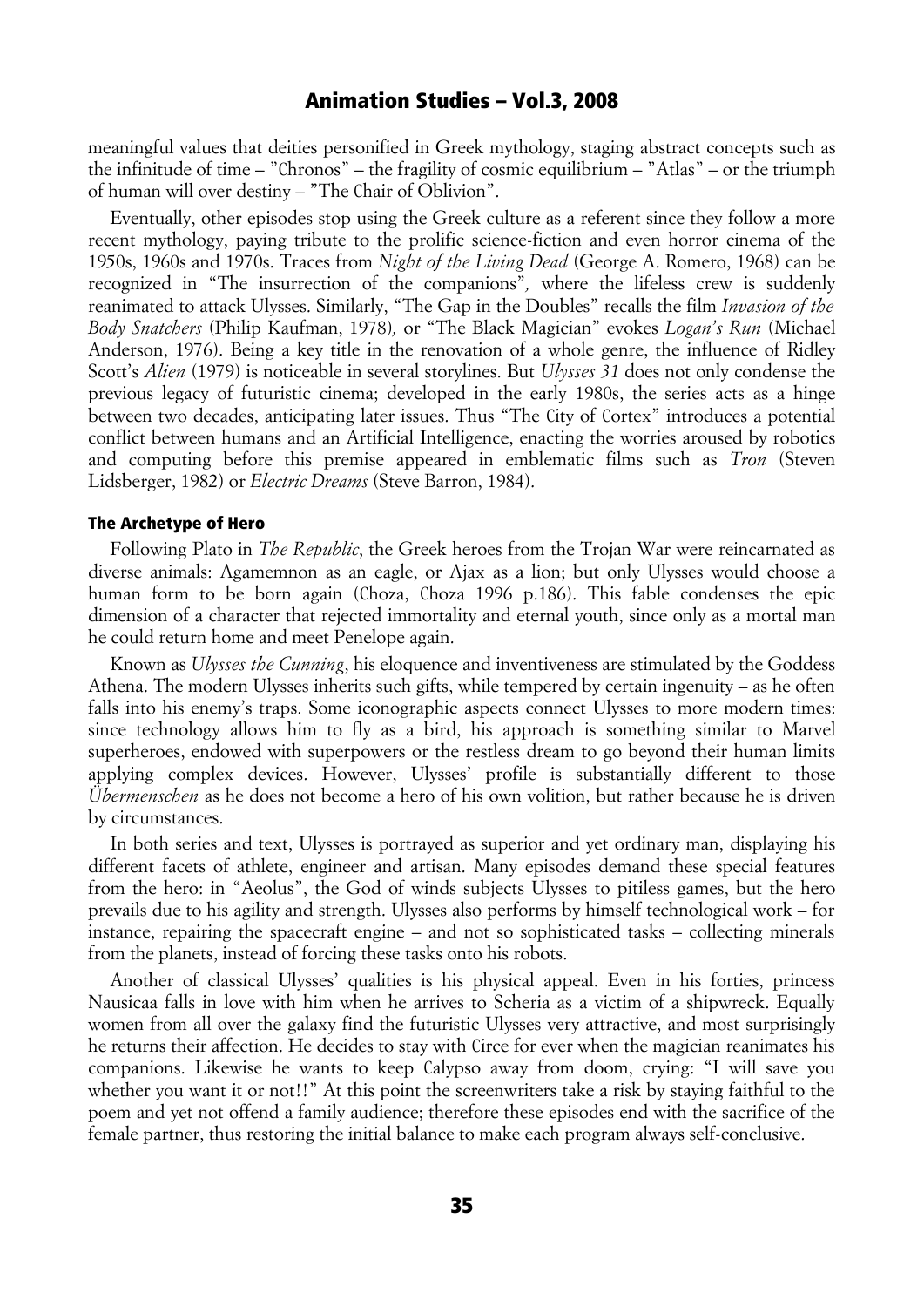Inversely to the hero's tragic loneliness in *The Odyssey*, the futuristic Ulysses does not cross this unfriendly universe on his own. He is represented as a Pater Familias, travelling alongside Telemachus, his son; Yumi, the alien girl; and Nono, a kind of pet-robot. This family cell somehow includes Shirka, the computer on board, whose female voice makes the spacecraft a character – a mechanical *mother*, in the absence of the human mother, Penelope. Although eccentric, this family is not dysfunctional and they work perfectly as a team, transmitting the values of cooperation and respect to a brave and wise leader.

In all his aspects, the modern Ulysses is a faithful character. Different to his ancestor, he rarely invents stories. Physically Christ-like, the blue of his eyes reflects the pureness of his heart, recovering the deep essence of the Greek archetype, irreproachable and magnanimous – in the etymological sense of the word, with a *great soul –* after centuries of being considered a negative character by the Roman and Christian tradition.<sup>1</sup> Perhaps the episode that sums up this evolution is "Ulysses Located Ulysses", where the futuristic hero travels to the past to help his precursor to defeat Penelope's suitors: the program sums up the fight, saving the bloodthirsty killing that takes places in the poem, and inviting reconciliation when the modern Ulysses flies into the air before the suitors, who fall down on their knees mistaking him for a God – in the poem, it is Athena who addresses herself to the suitors' relatives to prevent their revenge.

#### The Religious Dimension

While immortal, Greek mythology invested the Olympic Gods with human attributes, making them as capricious, unsteady and unforgiving as human beings. Since Ulysses attracts the anger of Poseidon when he arrogantly reveals his true name to Polyphemus, the original legend contains a moral preventing overconfidence as the most frequent human failure. But we can perceive in the series a significant difference between these divinities and all virtues that make Ulysses' soul splendid, underlining his humanity: he fights for his child's life but kindly avoids harming the Cyclops' blind servers, who ironically pray to Zeus asking for revenge. Therefore it is the humanity of Ulysses which draws the anger of the Gods against himself, reinforcing the identification of the audience with the hero and intensifying the Gods' role as malevolent villains.

Despite the obvious references to Christian values, we can hardly identify any kind of judgement on early religions in the series, as this futuristic Ulysses does not embrace any belief and only swears "by the Great Galaxy". Close to the Vulcan officer's motto in *Star Trek – "*the welfare of the majority is the welfare of the minority" – Ulysses' dispositions to self-sacrifice will eventually save him and his companions in the Kingdom of Hades, satisfying Zeus' expectations.

In spite of their malice, the portrait of the Gods evolves throughout the episodes to cushion Zeus' eventual adjustment in attitude. Initially Zeus emerges from the infinite as the face of an old sculpture, intimidating Ulysses or blackmailing other characters to impede his success. In the middle of the series this anthropomorphic representation of the Gods is replaced by a rather abstract menace: the *tridents*, detached from Poseidon's iconography – and an evil symbol in Christian culture – mostly appear as spacecrafts attacking the Odysseus, but other times become a voiceless signal of danger that identifies the Gods' belongings or loyal servers. This iconographic oscillation might depend on the three directors that ruled the series, but ultimately facilitates an outcome alike to *The Odyssey'*s – since Zeus first drowns Ulysses' crew but later facilitates the hero's return to Ithaca.

<sup>&</sup>lt;sup>1</sup> Due to his innate tendency to curiosity and ambition, which made him develop the Trojan horse, Ulysses enclosed some negative nuances for Roman people -as they considered themselves scions of Aeneas, the last of Trojans.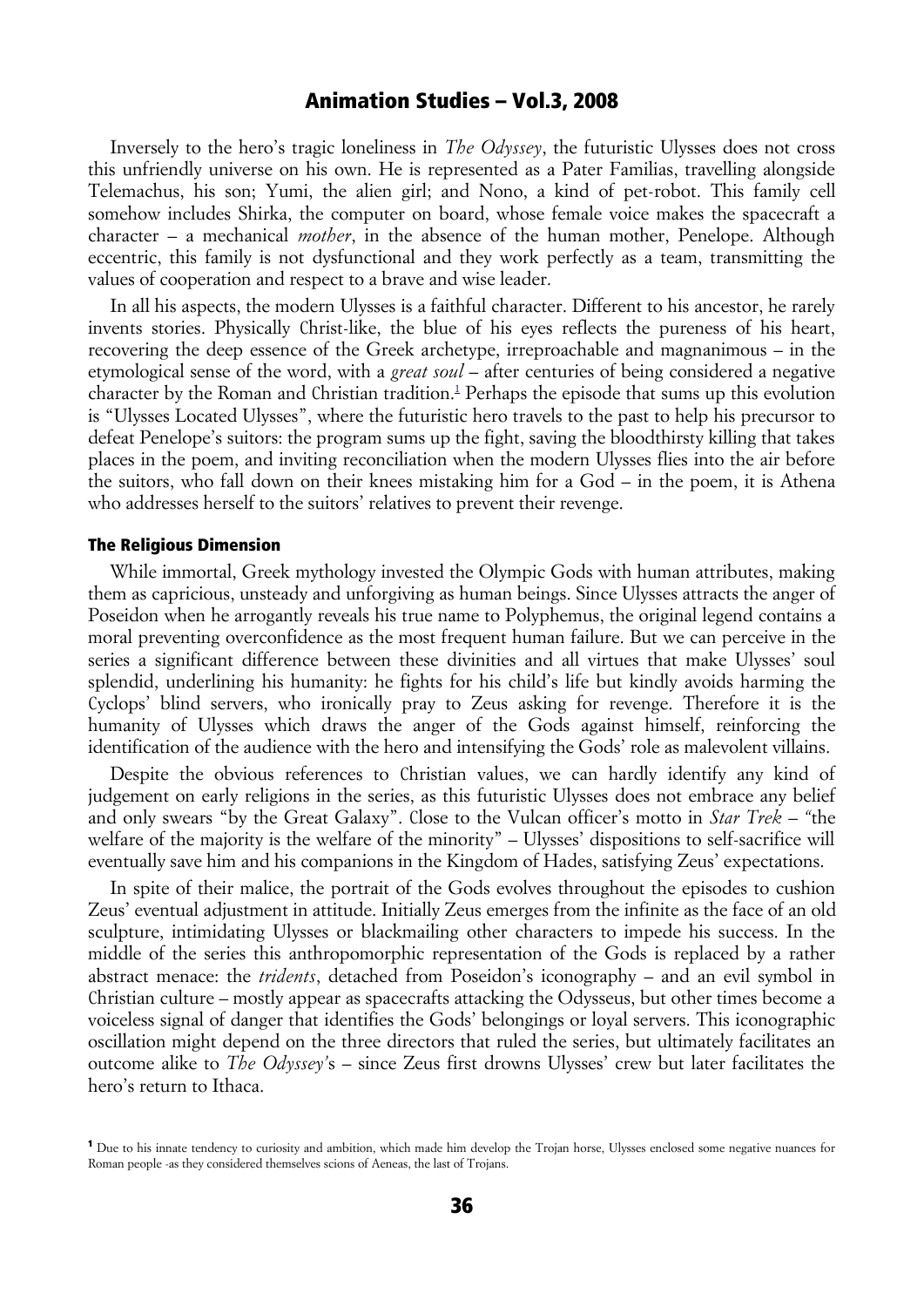Another significant contribution of the series in updating Greek mythology is the re-invention of Goddess Athena, Ulysses' guardian, who played a decisive role in resolving his sorrows. She is represented by Yumi, the alien girl that joins Ulysses' adventures from the first episode, as the concordance among both characters is justified from the iconographic and narrative point of view. Yumi, as Athena – also denominated *the Goddess with owl's eyes* (Vidal-Naquet 2000 p.116), has brilliant yellow eyes, and she employs her nearby divine capabilities to protect her friends, exercising mental powers such as telepathy and telekinesis, or even elaborating predictions – in the same way as Delphos' Sybille. Yumi's special features and powers inherit the magic from ancient times, transforming it into the most similar option for a futuristic age, adding new nuances to the series' dialog between the future and the past.

### The *Pastiche* Aesthetics: Visions of a Future Past

Only revisiting *Ulysses 31* from present day can be perceive the *visions of the future past* outlined on the title of this paper. The art direction not only transposed ancient elements to the  $31<sup>st</sup>$  Century, but also included contemporary technology and fashionable items from the 1980s, generating a heterogeneous – and sometimes unlikely – image of the world of tomorrow.

Initially, the aesthetics follow the main premise of the series, harmonizing the costumes and characterisation of the main characters with echoes of the Greek culture: geometric patterns, short capes and tunics, metallic headdress that recall a laurel crown, and so forth. At times these references are apocryphal, as Ulysses' lion head-like space helmet – belongs to Heracles' iconography. Likewise the recreation of Olympus takes on classic architectural elements, mixing and alternating genuine ways to depict an uncanny dimension – but coherent with the series' premise.

However, the presence of other historic influences in scenery and characterization seems casual, as we can see in 'distant' environments reproducing more recent artistic styles: "Nereo" takes place in a planet with powerful resonances of Italian Renaissance – actually a Venice-like city. The pressures of a commercial production did not allow the directors to develop a genuine aesthetic for each new environment, being necessary to imitate other successful models. As a consequence, cross references between the ancient and the science fiction meet in the same cinematic context: as an illustration, the galactic station of Troy resembles a Greek helmet and, simultaneously, it brings to mind the 174 station of *Star Trek*.

These references reveal the strong influence of popular culture on the art for the series, paying also an important tribute to the fantasy and science fiction French comic Utopias, like Moebius & Jodorowsky's *Incal.* Paradoxically, the futuristic imagination of the 1970s and the 1980s had more in common with ancient legends than with contemporary reality, as can be noticed in the conception of technology. For instance, Ulysses' favourite weapon is a light-sabre, similar to Jedi swords, because both sagas conceive the battles of the future as medieval hand-to-hand combat. Moreover, Ulysses' weapon is dual because it can be used as a gun, although this concept is not properly futuristic since it borrows from the  $16<sup>th</sup>$  and  $17<sup>th</sup>$  centuries sword-guns.

One of the most endearing aspects of *Ulysses 31* is the exhibition of technology consistent with the early Eighties. For instance, Circe keeps all the knowledge of the universe in a library composed of… cassettes. Equally, when the Black Magician introduces Ulysses into a virtual environment, the landscape is dotted with square pixels that recall the Atari computers' graphics. Nevertheless we must consider that the series did not attempt to anticipate a credible technology for the future, but rather established an understandable code for the audience of that time.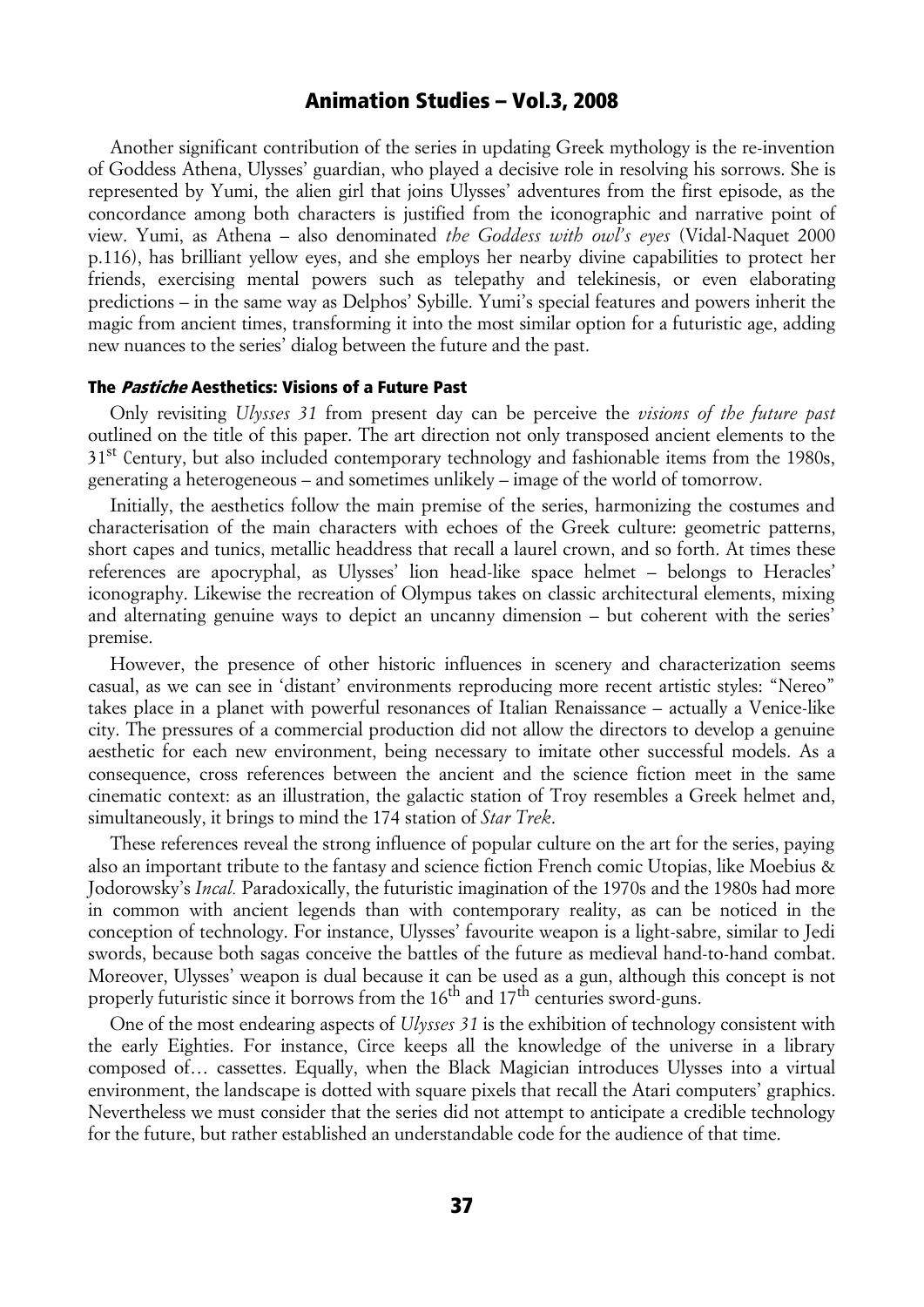However, *Ulysses 31* was one of the first series to combine computer animation with more traditional processes. The interaction of both, results in a daring use of visuals to describe the travels through this parallel universe, as well as specific details from the machines – like Shirka's talking screen – that could be consistently depicted through the newest animation techniques. On the other hand, the use of standard techniques – painting on cells, cut-outs and multiplane camera – anticipates the aesthetic of following "Anime" series, prevailing movement and colour over representation and sometimes appearing close to artistic abstraction, as in the episode "Atlas" when the universe collapse is represented through a clash of colour waves and light flashes.

#### When Yesterday Becomes Today and Today Becomes Tomorrow

Eventually, two alternative visions of the future past coexist in *Ulysses 31.* On one hand, a whole cultural tradition that revives in the present – for the audience from *whatever present,* even decades after the series' first release, thanks to a correct re-actualization of the context. On the other hand, since this fictional context necessarily quotes elements from the present, soon they are regarded as a *retro* portrayal.

In the first vision, Ulysses has been considered as a universal model of hero for subsequent periods and even latitudes, surpassing the Mediterranean region to cast its influence on other cultural traditions, as the echoes on *The Albatross* legend, *Beowulf's Song* or Medieval *Poem of Mio Cid* demonstrate. Throughout history, the champion falling from grace, living in exile and not returning home until having completed a number of works – to eventually find love and redemption – has moulded the archetypal image of the hero independently of the person's authentic biography.

As an archetype, Ulysses' image is polymorphic because it absorbs the essence of upcoming ages, evolving from his epic portrayal to his deconstruction, as in James Joyce's daring experiment. Since Ulysses' travel represents life itself, every man from every time *is* Ulysses, remaining an everlasting *model of man*. Like the shipwrecked person, deprived of technology and other facilities, every human being behaves in similar ways, revealing the paradox of social evolution: although our way of life and environment have evolved enormously, the most profound wishes of humankind remain equal. This explains Homer's poem in context as far as the stars, keeping alive the intensity of the hero's misfortunes as well as the deepest symbolism of his travel, renewed for a platform intimately involved with the production of modern myths: the television series.

Inversely, in the second vision, contemporary elements like fashion and technology appearing on futuristic contexts are condemned to obsolescence, as they can hardly resist the critical eye from later audiences. And more drastically, technology inherent to cinematographic production, like visual effects – from stop-motion to computer graphics – experience the same *retro* effect when their manifestation unavoidably takes us back to their years of development.

Whatever we call modernity shortly becomes a legacy from the past. This is noticeable not only in science-fiction movies – often perceived as metaphors of current worries – but also in the historical genre, when the contemporary signs of identity pervade the fictional recreation of *any* historical age: as an illustration, young fancy blonde starlets inhabit Cleopatra's palace in Cecil B. DeMille's movie (*Cleopatra*, 1934), making an icon of 1930s American popular culture from such a stylized vision of Ancient Egypt. Moreover, since the futuristic genre demands an entire context to be invented, the projection of the world of tomorrow not only takes from contemporary aesthetics, technology and architecture, but also imitates other periods that can be considered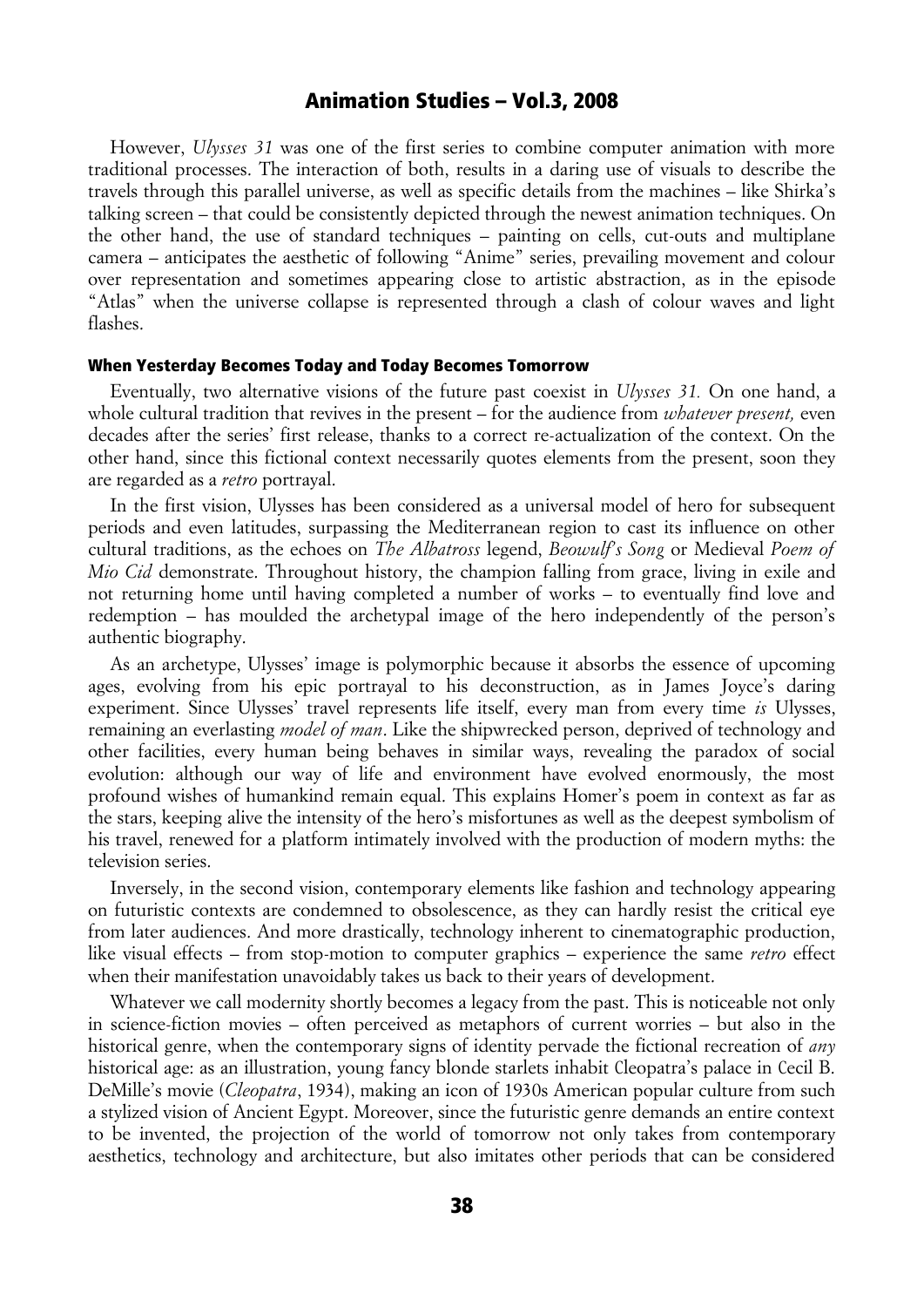futuristic or, at least, eccentric, as observed in almost every science-fiction and fantasy series – for instance, the quotation of cultures in *Stargate SG-1* series (Jonathan Glassner, Brad Wright, 1997).

This easygoing mixture is the cause of *amalgamation*, the addition of messages and symbols as transparent layers that do not obstruct each other, but rather compose the polyphonic – sometimes even *atonal* – discourse that characterizes Modernity. Amalgamation and eclecticism configure a regular phenomenon in contemporary art and culture, which grows to be extraordinarily widespread in commercial productions series for children and youngsters, since these audiences scarcely question the liberal reinterpretation of historic references – like the combination of Egyptian and Greek sphinxes in *Ulysses 31*′s respective episode, or Jewish and Maya legends in "The Second Arc".

And the more audacious is this combination, the more breathtaking the effect becomes. *Ulysses 31* played a lead role in the revitalization of the epic genre by taking the risk of reinventing the entire context, while other conservative bets, such as *Clash of the Titans* (Desmond Davis, 1981), did not succeed in the updating of mythology: although this film dared to evoke some *modern* approaches – as the inclusion of a mechanical owl, akin to R2D2 – it achieved a weird collage effect rather than the French series' brave synthesis.

Today *Ulysses 31* remains an icon of the 1980s. It is an astonishing sign of modernity especially because fashion of that era frequently demonstrated a yearning – an infatuation with couture from an idyllic past – like the  $18<sup>th</sup>$  century. Surely all of us still remember Prince, Adam Ant or Michael Jackson, wearing eccentric hacking jackets, or Elton John dressed like Mozart. In the 1980s, being *antique* meant being *modern*. Antiquity and medieval 'chic' permeated popular culture, mainly replicating itself in comics, cinema and TV. The allure of nostalgia explains the upsurge of fantasy cinema in that decade; a time when fuelled by fertile imagination producers employed emerging technologies to birth some of the most uncanny cinematic creatures.

The U.S. comic book *Camelot 3000* (DC 1984) can be included, as *Ulysses 31,* in this stream of futuristic storytelling that borrows from Ancient and Medieval ages: King Arthur himself revives in the future to combat dark potencies embedded in evil magic and technology, commanded again by Morgana and Mordred. Equally *Ulysses 31* represents that inversion of history, since the main character is condemned to the same course as his ancestor. These future worlds also assume philosophical and even politic aspects from the past, such as Imperial governments or chivalry codes. In the series, Ulysses is introduced as the king of Earth; Isaac Asimov and Frank Herbert also imagined a future Galactic empire administered by aristocratic figures. Moreover, Jedi knights honour code is like traditional Samurai rules – not in vain, *Star Wars* did not take place in the future but "a long time ago in a Galaxy far, far away…" Historicism is absent from this modus operandi, since futuristic genre from the 1980s approaches more to fantasy – the depiction of an fictional universe – than to science-fiction – the feasible projection of current issues on upcoming ages.

Despite their obviously kitsch aspect, the view on the future, as well as on the past, help us to understand better the current philosophy and expectations of the specific age that imagined them. If we compare the futuristic cinema of the 1950s and the 1960s with its homologous during the 1980s, a profound fear and distress crosses the first one, while the second is characterized by a strong sense of evasion. While there existed a social and political frame that explained the sense of anguish in the first case, *Ulysses 31*′s naïf and progressive view on the future was the product of a hopeful and confident atmosphere.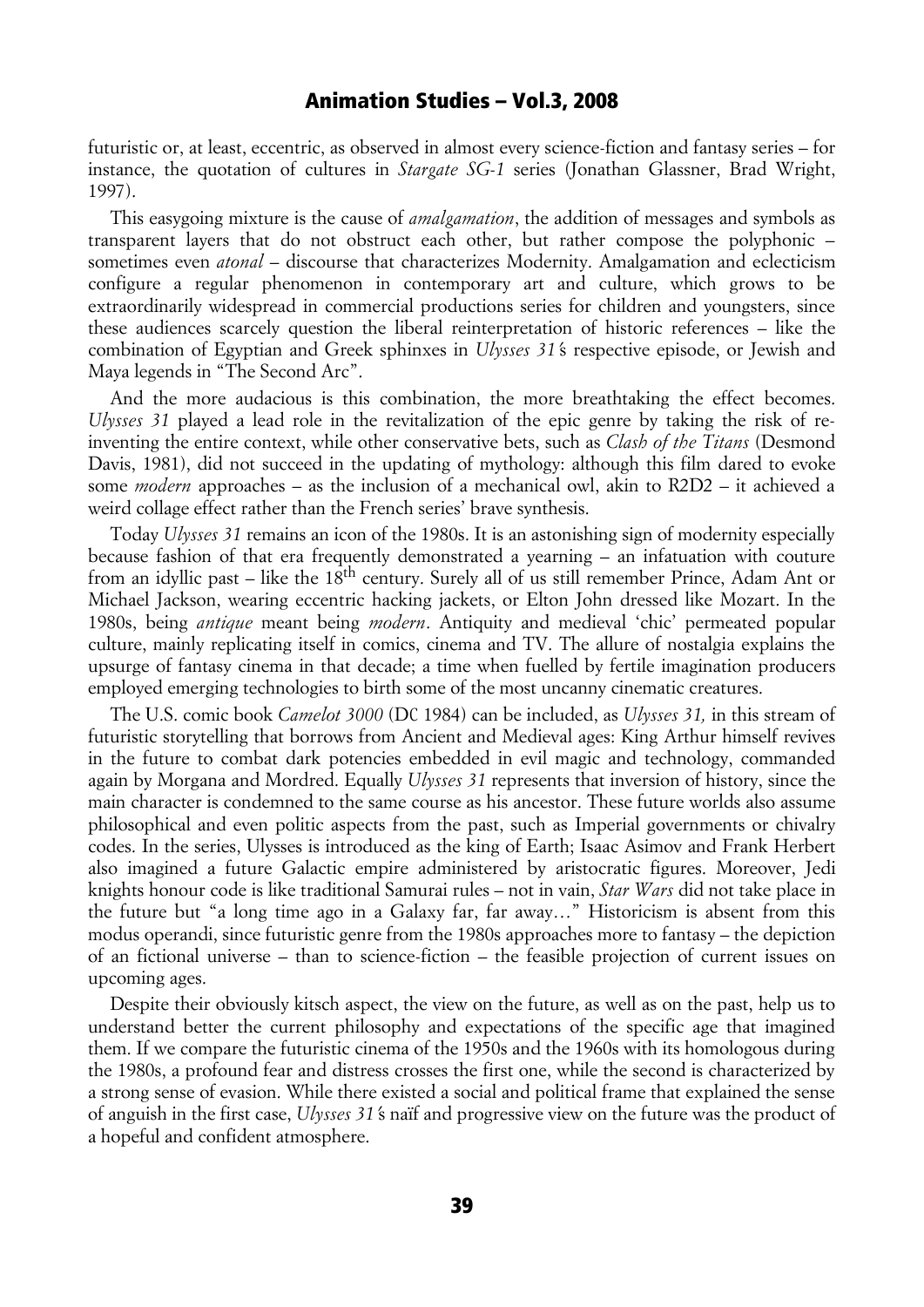### Ulysses returns to Earth?

Nowadays, vintage culture prevails as a central model for design and fashion. Likewise, *Ulysses 31* emerges from oblivion due to its *retro* aspects rather than by its futuristic will, although the series' general treatment remains more consistent than subsequent reinventions of Classic mythology, such as *Hercules. The Legendary Journeys* (Sam Raimi, 1994) or the Disney production for TV *Hercules: The Animated Series* (Phil Weinstein, 1998-99), which freely took the legend of that other hero as source of inspiration. *Ulysses 31's* theme music, vintage aesthetic, sense of epic adventure and genuine innocence awakes fascination and melancholy in today's adult audiences.

*Ulysses 31* was originally created to satisfy a double need: entertainment and education in cultural values. The interaction of European and Japanese studios, like DiC Entertainment and Tokyo Movie Shinsha, or BRB Internacional and Nippon Animation, was crucial to popularize these literary shows for children: *The Adventures of Tom Sawyer* (*Tomu Sôyâ no bôken*, Hiroshi Saitô, 1980), *Dogtanian and the Three Muskehounds* (Luis Ballester, Shigeo Koshi, 1981) and *Around the World with Willy Fog* (Luis Ballester, Fumio Kurokawa, 1981) were also noteworthy productions. The series developed by Ghibli *Sherlock Hound* (*Meitantei Holmes*, Hayao Miyazaki, Kiosuke Mikurija, 1984-85), which liberally borrowed from Sir Arthur Conan Doyle's writings, could be regarded as the end firecracker of this Golden Age.

However, the animated adaptation of literary works is a nearly extinct genre in present day TV. Among all factors that contributed to its expiration, the multiplication of TV channels has given prevalence to other kind of animated shows, as Japanese animated science-fiction and fantasy series such as Akira Toriyama's *Dragon Ball* (*Doragon Bôru*, Daisuke Nishio, 1986), which format approaches to *soap opera*; or the animated sitcoms re-emerging in 1988 as a successful model of prime time series with *The Simpsons* (Matt Groening). Ironically, DVD, Wire TV and Digital TV channels have created new spaces for old series, a diversified cultural offering that appeals again to youngsters, but especially to adult audiences that want to re-visit the myths from their childhood. Only thus can *Ulysses 31* return from the Hades to Earth. ^

María Lorenzo Hernández is a filmmaker and Animation Teacher at the Faculty of Fine Arts, Polytechnic University of Valencia, Spain. Contact: Departamento de Dibujo, Camino de Vera s/n, 46022 Valencia (Spain). A version of this paper was originally presented at the 2008 Popular Culture and American Culture Association Conference, Animation Panels, San Francisco; March 19th – 22nd.

#### Index Card

Ulysse 31 (Uchû densetsu) France, Japan (DiC Entertainment, Tokyo Movie Shinsha), 1981 Directed by: Bernard Deyriès, Kyosuke Mikuriya, Nagahama Tadao Written by: Jean Chalopin, Nina Wolmark, Homer (poem) TV-Series, 26 episodes of 30'. Edited in Spain by Divimagic, 2003 (5 DVD).